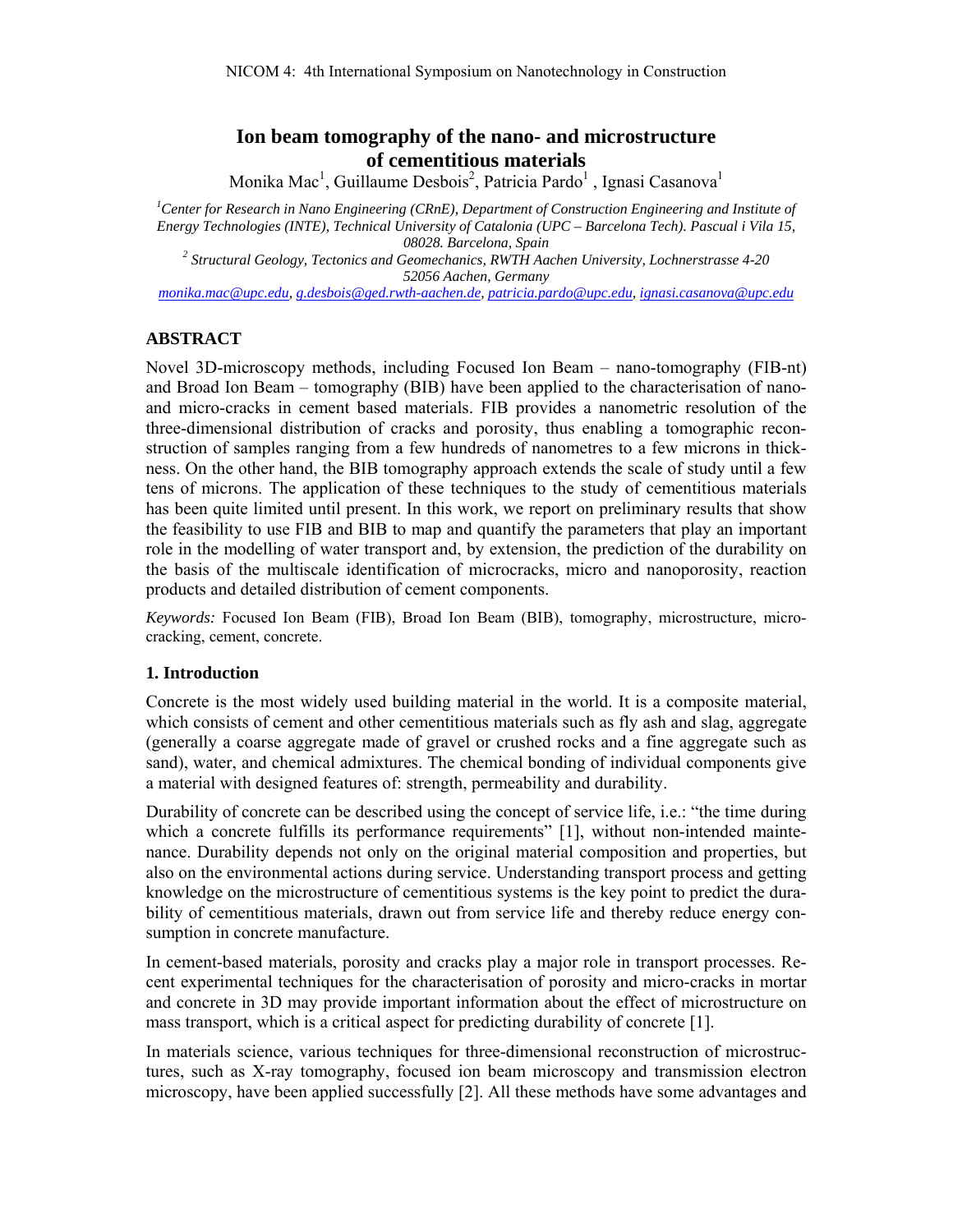disadvantages. The significant problem is the adequate balance between resolution and representativity of the objects of interest.

The micro-cracks are defined as cracks, which have a maximum width of less than 50 $\mu$ m [3]. For this, the resolution of the FIB-SEM technique is excellent. Unfortunately, the investigated volume of the sample is rather small (a few cubic microns) and therefore cannot be assumed to reflect a representative elementary volume. A multi-scale microscopy approach is required. In this work, we propose to analyse the "fine" elements of microstructure with Focused Ion Beam nano-tomography (FIB-nt) in a small specimen volume ( $\mu$ m<sup>3</sup> range) and the "coarse" elements of the microstructure with Broad Ion Beam cross-sectioning (BIB) in a "large" volume  $\text{(mm}^3 \text{ range})$ .

## **2. Methods**

### *2.1. FIB-nano tomography*

The Focused Ion Beam (FIB) is a relatively new and powerful instrument, which combines imaging capabilities with a precision machining tool. Combination of a focused ion beam source and a scanning electron microscope SEM in one system allows both imaging and sample modification in situ [4].

One of the applications of this system is FIB nano-tomography (FIB-nt). It is a process, in which a region of interest (ROI) in a sample is FIB serial sectioned and SEM imaged after each successive single cross section. Three-dimensional reconstruction of the original object is obtained when the individual images are arranged in a proper order by the appropriate software [5]. This procedure includes a few steps, including: preparation of a cube of suitable size, application of reference marks on the top of the cube, serial sectioning and acquisition of a stack with hundreds of images with drift correction after each cycle of imaging and erosion, and off-line data processing (alignment of image stack, 3D reconstruction, segmentation, visualization, and quantification) [6, 7].

### *2.2. BIB cross sectioning*

Broad Ion Beam (BIB) is used for ion etching, polishing, thinning, depth profiling and also for cutting [8]. BIB is an atomic scale erosion process mainly based on Argon source (typically in the range of 2-10 keV) to prepare 2D flat undamaged surfaces in the range of  $2mm^2$ , suitable for high resolution SEM imaging of sub-micrometric microstructures. The ion beam irradiates the edge of sample un-masked by the shielding plate to split the ion beam in order to create a vertical polished surface beneath the shielding plate. In comparison with FIB (Gallium source, 30 keV, typical cross-section of about  $100-500 \mu m^2$ ), BIB has two main advantages: (1) it is potentially less damaging since it is based on noble gas source and (2) it produces cross section area which fits better to the typical length scale range of microstructures and representative elementary area in cementitious materials [9, 10].

## **3. Materials**

Cement paste (w/c = 0.4) and mortar (w/c = 0.5) with standard sand (aggregate <0.4mm) were produced using a CEM I 32,5 cement and distilled water. Fresh cement paste and mortar were casted  $3x3x1.5cm<sup>3</sup>$  specimens and demoulded after 4 hours. Samples were cured under high relatively humidity conditions (95 $\pm$ 2%) for 4 days and then oven-dried at 30°C for 3 days. After that, specimens of  $10x10x5$  mm<sup>3</sup> were prepared using a diamond saw. Subsequent hydration was stopped by solvent exchange methods. The samples were impregnated with a low viscosity epoxy resin. Impregnation was followed by grinding to remove surplus epoxy. Such a sub-samples were then prepared by using either a stand alone BIB cross sectioner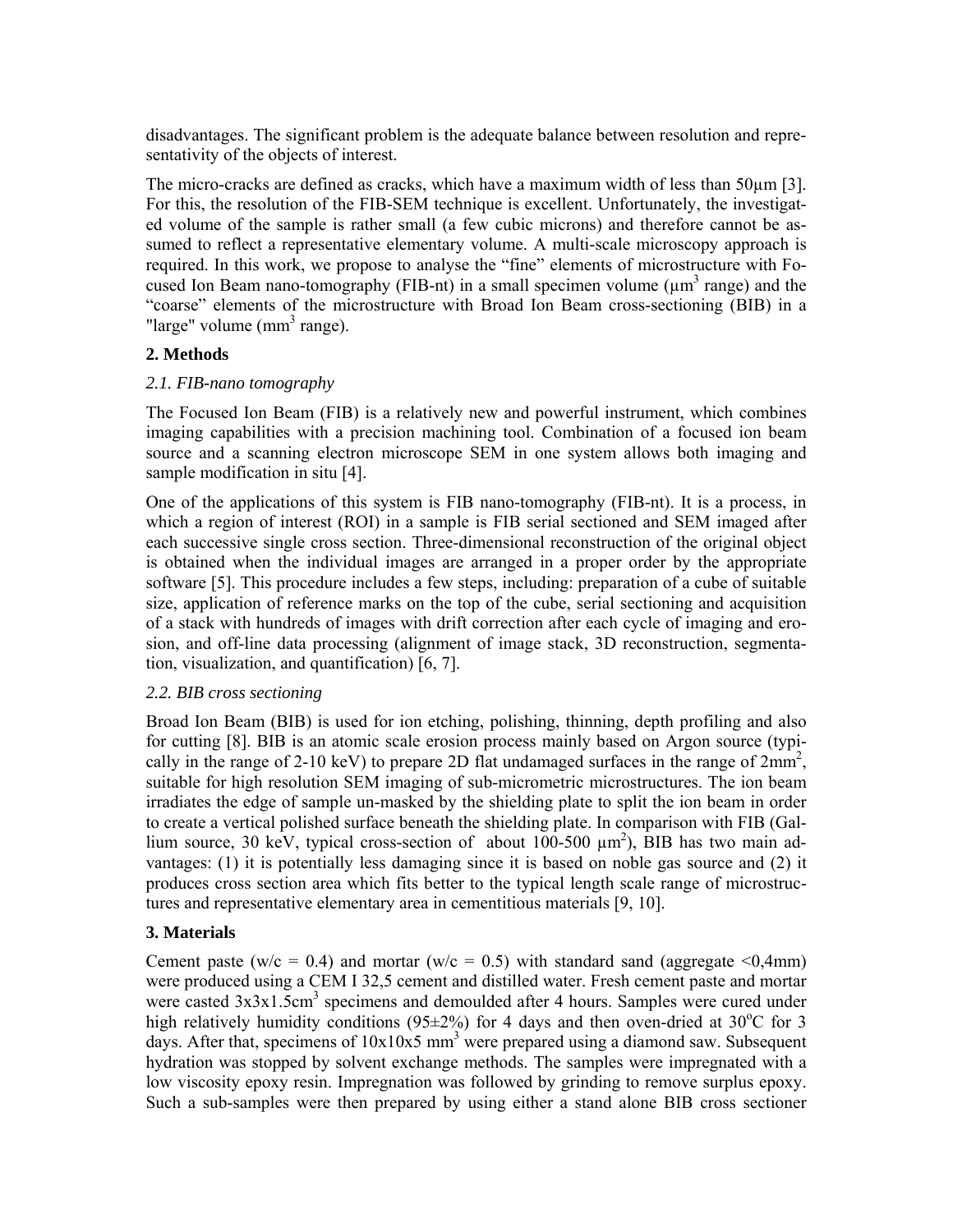(JEOL-SM 09010) or a FIB embedded into the SEM to prepare high quality surface suitable for high resolution imaging in SEM. For both methods, the produced ion beam polished surfaces are coated with gold to minimize the charging effect under SEM.

## **4. Experiment**

### *4.1. FIB nano-tomography*

For the FIB-nt study, the sample was placed at the eucentric point, where the surface is perpendicular to the ion beam (Fig. 1-1). The optimal magnification, focusing, brightness and contrast were adjusted for a working distance of 5.2 mm. Then, region of interest was chosen and covered with a thick Pt layer (Fig.1-2.). Trenches were eroded with a FIB in front of and at both sides of the Pt layer. Additional the reference marks were done for the drift correction (Fig.1-3).



**Fig. 1.** Cube preparation for FIB-nt.

When the cube was ready, the serial sectioning procedure was started. This is a commutative procedure in which a thin layer of material from the x-y plane is eroded with the ion beam and the newly exposed surface is subsequently imaged by SEM. In this way, a stack with hundreds of images was produced (see Fig.2.), while moving through the sample in the zdirection. Processing time took between 8 and 12 hours, and the thicknesses of the layers were about 20-50 nm depending on the size of the cube.



**Fig. 2.** Selection of 10 subsequent images (slices no. 180-189) from the raw data stack of mortar.

### *4.1. BIB-cross sectioning*

The stand-alone BIB argon machine was used to perform a serial cross sectioning procedure in order to estimate the evolution of the microstructure in 3D. Five successive slices were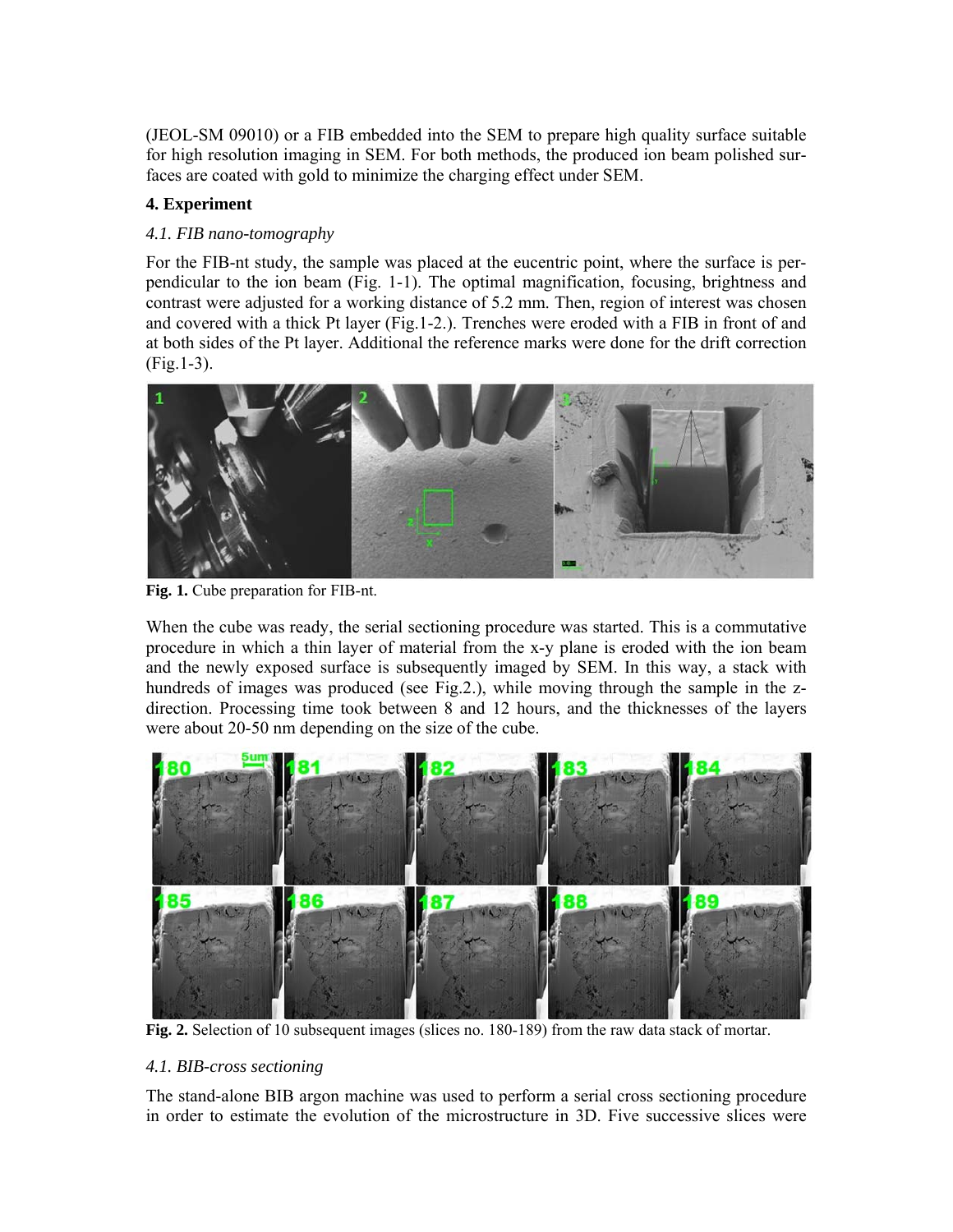produced under similar conditions (6keV, 8hrs); resulting polished surfaces were about 1mm<sup>2</sup>. Each section was imaged with an SEM using a secondary electrons detector. A mosaic made of several dozen single images was carried out in order to produce an over view of the entire BIB cross-section. Then, within the BIB cross section, ROIs of about 200 x 300  $\mu$ m<sup>2</sup> were selected in order to map them down to the resolution of SEM. These ROIs are mosaics made of hundreds of single images taken at high magnification  $(x 14,000)$  giving detailed insights into the porosity and  $\mu$ -crack patterns. This procedure was repeated for all of successive cross-sections, which have been subsequently aligned to follow the evolution of microstructures with direction of serial-sectioning.



**Fig. 3.** Overview of first cross section, selected region, one element (picture) of mosaic.

# **5. Results**

## *5.1. FIB nano-tomography*

Image processing of performance stack of hundreds images and reconstruction in 3D was carried out with a Fiji  $3D^{TM}$  reconstruction software (available online at: http://pacific.mpicbg.de/wiki/index.php/Fiji). The procedure includes:

1) Correction of voxel dimensions, alignment of image stack and overlay correction for x-y drift.

The total dimension in the x-direction was obtained from a calibrated FIB magnification scale. Then the distance in the y-direction was corrected for projection effect using  $y' =$  $y \times \sin \alpha$  ( $\alpha = 54^{\circ}$ ). For each layer, z-values were obtained from the measured cube thickness of the stack divided by the number of slices.

2) Crop-out of a suitable subvolume (Fig.4-1.). For the analysed cube, a representative subvolume was defined.



**Fig. 4.** Crop-out of subvolume (1) and segmentation (2).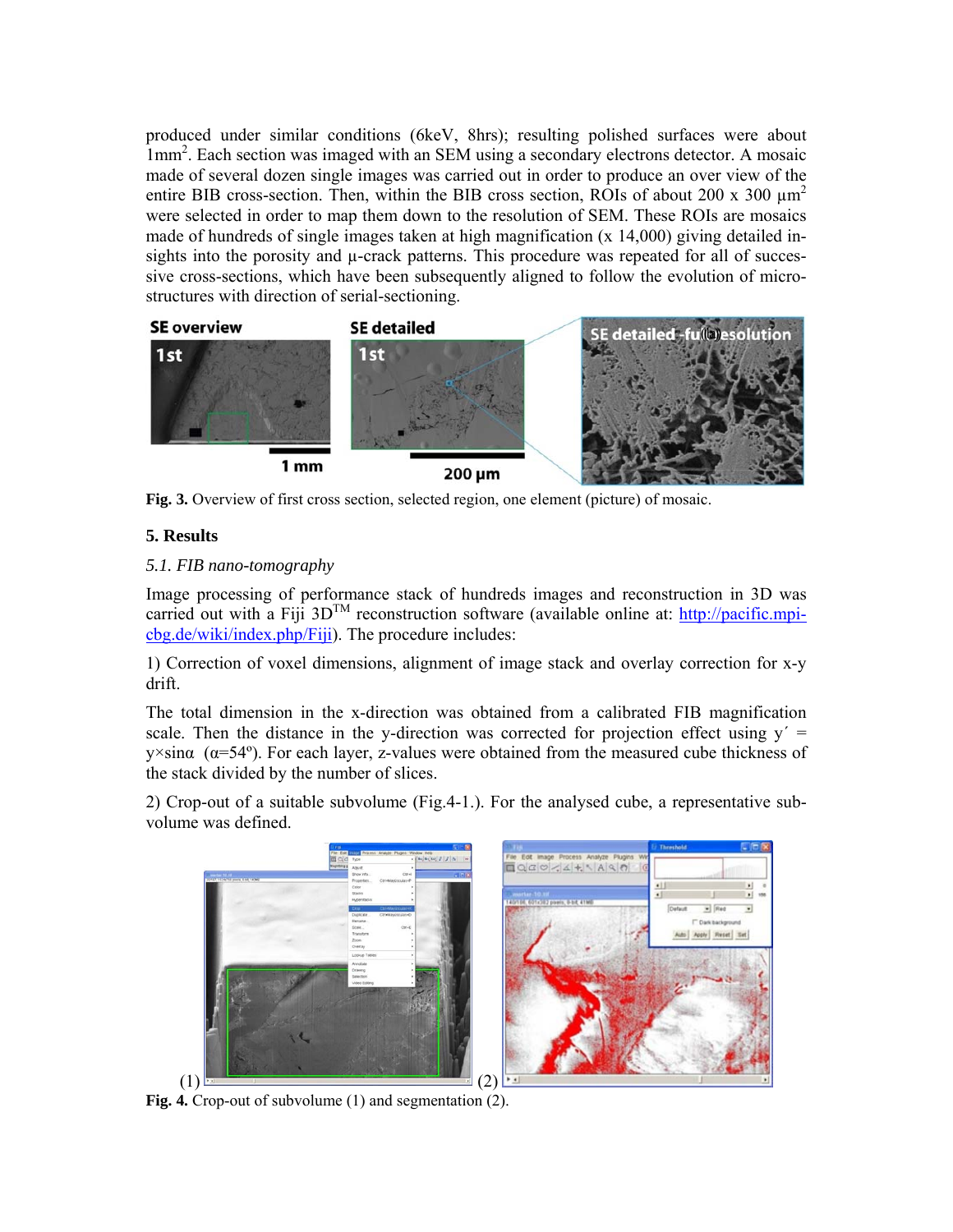3) Segmentation, binarization and visualization. The dark phase (cracks and porosity) was selected from the grey scale. The selected phase appears in black and the rest in white. Then several procedures were adjusted to improve the selection, including noise reduction, particle size filtering, erosion, and dilation. These processes were necessary, because phase selection is based on the grey level of the pixel (Fig. 4-2). Three dimensional reconstructions are shown in Fig. 5.



**Fig. 5.** 3D reconstruction of cement paste: raw data after preprocessing (two top), after segmentation (bottom left), after segregation objects (bottom right).

#### *5.2. BIB-cross sectioning*

Hundreds of single images from each cross section were stitched together by using Autopano<sup>TM</sup> software to produce high resolution mosaic images (Fig. 6).



**Fig. 6.** Five successive cross-sections imaged with secondary electrons.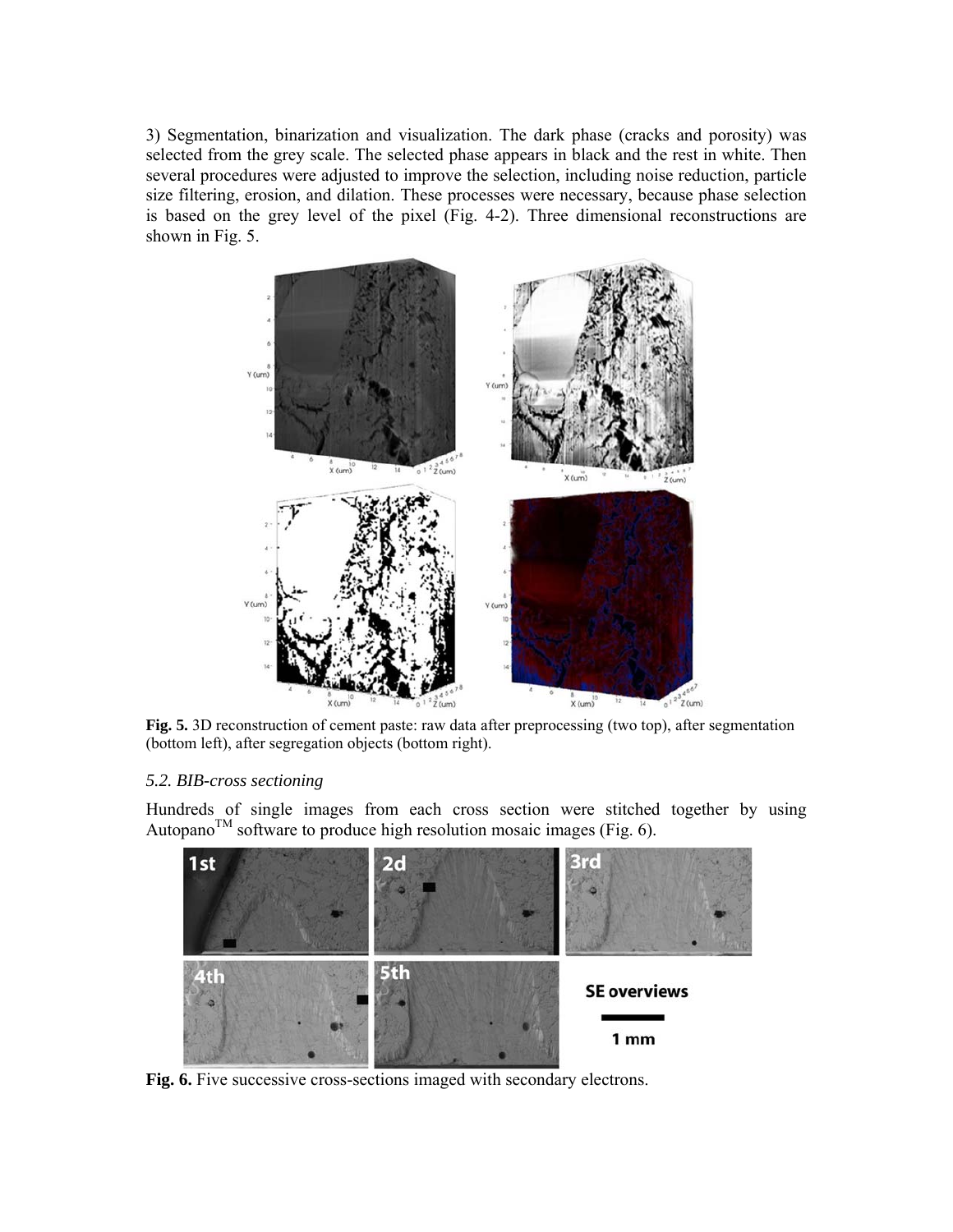During the experiment the slice thickness was adjusted to 15 µm. The reconstructed mosaic of each cross section was aligned in 3D using ArcMapTM 9.3 software. For segmentation and quantification of the microstructures, Fiji  $3D^{TM}$  reconstruction software was also used. The black phase (micro-cracks, voids and porosity) was thus distinguished from the solid (white phase) (Fig.7.).



**Fig.7.** Data processing: images after stitching (grey scale) and after segmentation (black and white scale).

## **4. Conclusions**

FIB-nt is a novel high resolution method, which can bring 3D data that are suitable for quantitative microstructure analysis of cementitious materials.

Serial cross sectioning also allows investigation of the evolution of the microstructure in 3D, but in a larger scale. Three-dimensional information about micro-cracking can thus be obtained and quantified using a combination of FIB-nt, and BIB cross-sectioning. The integration of 3D data from two methods into a consistent micro-structural model will require extensive experimental and computational analyses.

### **Acknowledgments**

Technical assistance from Trifon Trifonov (Center for Research in Nanoengineering, UPC - Barcelona Tech) is greatly acknowledged. This work is partially funded through the Marie Curie Initial Training Network (M.M., PhD student) "Understanding TRANSport for Concrete which is Eco friendly, iNnovative and Durable" (TRANSCEND) under Grant Agreement No. 264448.